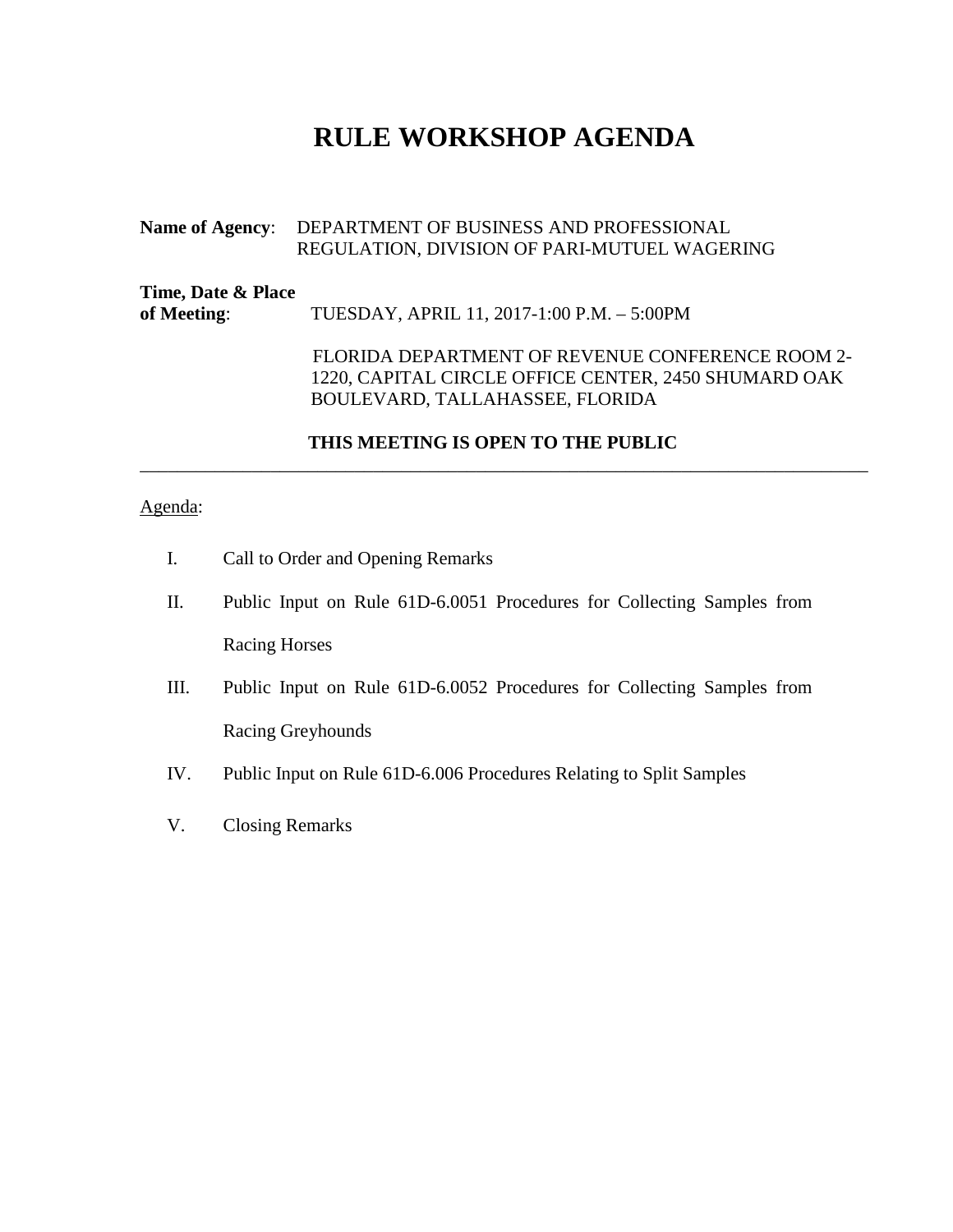# Draft Language

### 61D-6.0051 Procedures for Collecting Samples from Racing Horses

(1) Identification of Horses for Sampling:

(a) Any horse the judges, stewards, division, or track veterinarian designate, shall be sent immediately after the race to the detention enclosure for examination by the authorized representative of the division and for the taking of urine, or blood specimens as shall be directed for the monitoring and detection of both permissible and impermissible substances.

(b) The division veterinarian and veterinarian assistant or authorized division representative shall verify the identity of the horse to be sampled by checking the horse's lip tattoo, freeze-brand, microchip, or physical description on its registration papers.

(2) Collection of Specimens:

(a) Urine specimens shall be collected only by authorized representatives of the division. If representatives of the division are unable to collect a urine specimen from a horse which has remained in the detention enclosure for up to ninety minutes, they have the option to accompany the horse to its own barn for additional attempts at collecting a specimen. The owner, trainer of record, groom, or other authorized person shall accompany the horse and division personnel to its barn and shall remain with the horse until a specimen is collected, and is permitted to accompany the division personnel and specimen back to the detention enclosure for sealing of the specimen container(s).

(b) Blood specimens shall be collected only by a Florida licensed veterinarian or designee. The veterinarian or designee shall obtain at least two, but not more than six, full 12.5-milliliter blood tubes from each horse sampled.

1. When only two full 12.5 milliliter blood tubes are obtained as the specimen, one of the full blood tubes shall be considered the primary or "A" sample. The other full blood tube shall be considered the secondary, or "B" portion of the specimen.

2. If a specimen obtained is greater than two full 12.5 milliliter blood tubes, but less than twice that amount, the two full blood tubes shall be considered the primary or "A" sample, and the other portion of the specimen shall be secured as the secondary or "B" portion of the specimen.

3. If a specimen obtained is greater than or equal to four full 12.5 milliliter blood tubes, half of the tubes shall be considered the primary or "A" sample, and the other half shall be considered the secondary, or "B" portion of the specimen. When five tubes are obtained, the fifth tube shall be considered as part of the primary or "A" sample.

(c) The owner, trainer of record, or other authorized person, is permitted to witness when urine or blood specimens are collected from their horse.

(d) After collection, blood specimen tubes shall be immediately closed, sealed, and labeled. The sealing and labeling process must include:

1. Assigning and affixing a sample number, unique to each horse sampled, to the blood specimen tubes, and

2. Affixing evidence tape to the specimen tubes.

(e) Failure of an owner, trainer of record or other authorized person to witness or sign the sample tag shall not preclude the division from proceeding with sample analysis.

(3) Centrifuging of Blood Specimens:

(a) Once collected, a blood specimen shall rest for at least 30 minutes.

(b) Blood specimens shall be centrifuged at the detention barn facility to separate serum from the blood specimen in preparation of refrigeration for shipment to the testing laboratory.

(4) Transferring of Urine Specimens:

(a) After collection, the urine specimen shall be brought into the detention barn office where it shall be transferred to a container and sealed before securing and freezing for shipping.

(b) Only authorized representatives of the division shall transfer the urine specimen.

(c) Transferring shall be done by free pouring of up to 100 ml of the specimen from the collection container into a container suitable for freezing and shipping. At least two people must be present to witness the free pouring (including the pourer).

(d) Once transferred, the container suitable for freezing and shipping shall be sealed and a sample number corresponding to the number assigned to the original collection container shall be affixed to the container suitable for freezing and shipping.

(e) Evidence tape shall be affixed to the container before securing and freezing for shipping.

(5) Securing, and Shipping of Specimens:

(a) Urine shall be stored in a lockable freezer in the detention enclosure.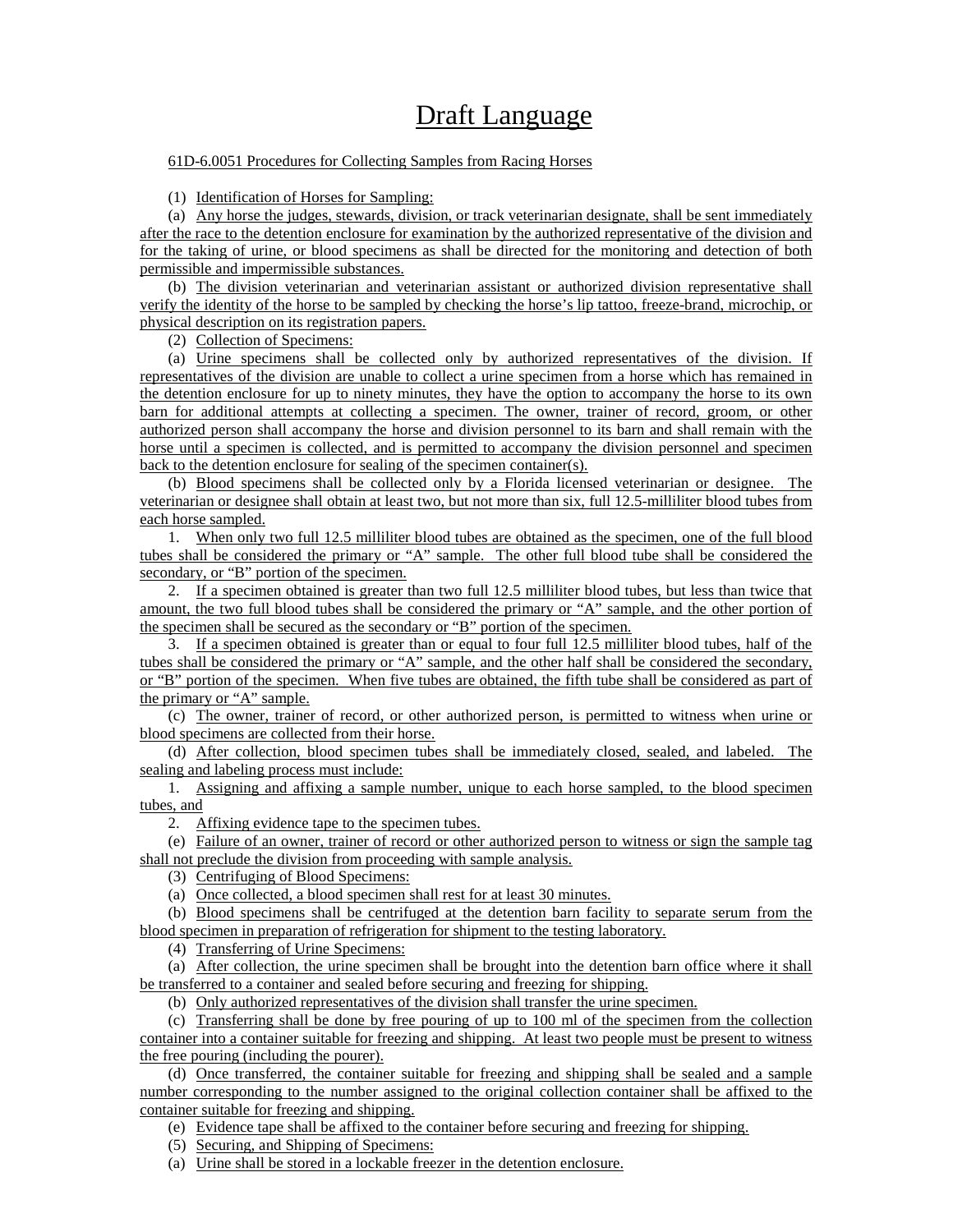(b) Centrifuged blood specimens shall be stored in a lockable refrigerator in the detention enclosure.

(c) Specimens shall be shipped to the laboratory under contract with the division via common carrier

in a locked, tamper proof, container maintained in a manner to preserve the integrity of the specimens. (6) Authorized division personnel must record the horses name and tattoo number; time of

collection; name of the trainer or owner's witness, if any; specimen ID number; the time that centrifuging of blood begins; and the time urine is decanted for each specimen collected and processed.

(7) Authority of the division:

(a) The division veterinarian or division investigator is authorized to confiscate any legend or proprietary drugs, medications, unlabeled medication, medication with altered labels, medicinal compounds (natural or synthetic) or other materials which are found in the stable area or elsewhere on race tracks, or in the possession of any person participating in or connected with racing, including veterinarians and trainers, and which are suspected of containing improper legend or proprietary drugs, medications, medicinal compounds (natural or synthetic) or other materials which are illegal or impermissible under these rules. Such legend or proprietary drugs, medications, unlabeled medication, medication with altered labels, medicinal compounds (natural or synthetic) or other materials shall be delivered to the laboratory under contract with the division for analysis.

(b) The division may confiscate any evidence that an illegal or impermissible legend or proprietary drug, medication, or medicinal compound (natural or synthetic) may have been administered to a racing animal.

(c) Any licensee who threatens to or interferes with, or fails to allow the taking of urine, blood or other specimens authorized by Chapter 550, F.S., is subject to any disciplinary action authorized by Chapter 550, F.S., or the rules promulgated thereunder.

*Rulemaking Authority 120.80(4)(a), 550.0251(3), 550.2415(12), (13) FS. Law Implemented 120.80(4)(a), 550.0251, 550.1155, 550.2415 FS. History–New 10-20-96, Amended 12-15-97, 11-19-01, 6-15-15, \_\_\_\_\_\_\_\_\_\_\_.*

#### 61D-6.0052 Procedures for Collecting Samples from Racing Greyhounds

(1) Any racing greyhound the judges, division, track veterinarian, or authorized division representative shall designated, shall be sent immediately prior to the race to the detention enclosure for examination by an authorized representative of the division for the taking of urine or other such samples as shall be directed for the monitoring and detection of both permissible and impermissible substances.

(2) Collection of Specimens:

(a) Urine specimens shall be collected in a urine container by authorized representatives of the division. At the time of collection, the authorized representative of the division responsible for collecting the specimen shall wear gloves approved for use by the division.

(b) After a specimen is collected, the authorized representative of the division shall record the tattoo number of the greyhound from which the specimen was collected.

(c) The authorized representative of the division shall collect as much urine as possible from each greyhound sampled.

(d) The owner, trainer of record, or other authorized person, is permitted to witness when urine is collected from their dog. Failure of an owner, trainer of record or other authorized person to witness and/or sign the sample tag shall not preclude the division from proceeding with sample analysis.

(3) Sealing and Labeling of Specimens:

(a) Collection containers for urine shall be closed immediately following collection of the specimen.

(b) Once closed, the collection container shall be immediately assigned a sample number. The sample number and evidence tape shall be affixed to the specimen container to complete the sealing process.

(c) The authorized representative of the division that sealed the specimen container shall initial the sample number tag and evidence tape after it has been affixed to the container.

(4) Urine specimens shall be stored in a lockable freezer in the detention enclosure for freezing until the time of shipping.

(5) Urine specimens shall be shipped to the laboratory under contract with the division via common carrier in a locked, tamper proof, container maintained in a manner to preserve the integrity of the specimens.

(6) Authorized representative of the division must record the greyhound's name and tattoo number; time of collection; name of the trainer or owner's witness, if any; and specimen ID number.

(7) Authority of the division:

(a) The division investigator or other authorized representative is authorized to confiscate any legend or proprietary drugs, medications, unlabeled medication, medication with altered labels, medicinal compounds (natural or synthetic) or other materials which are found on the grounds of greyhound race tracks and kennel compounds or in the possession of any person participating in or connected with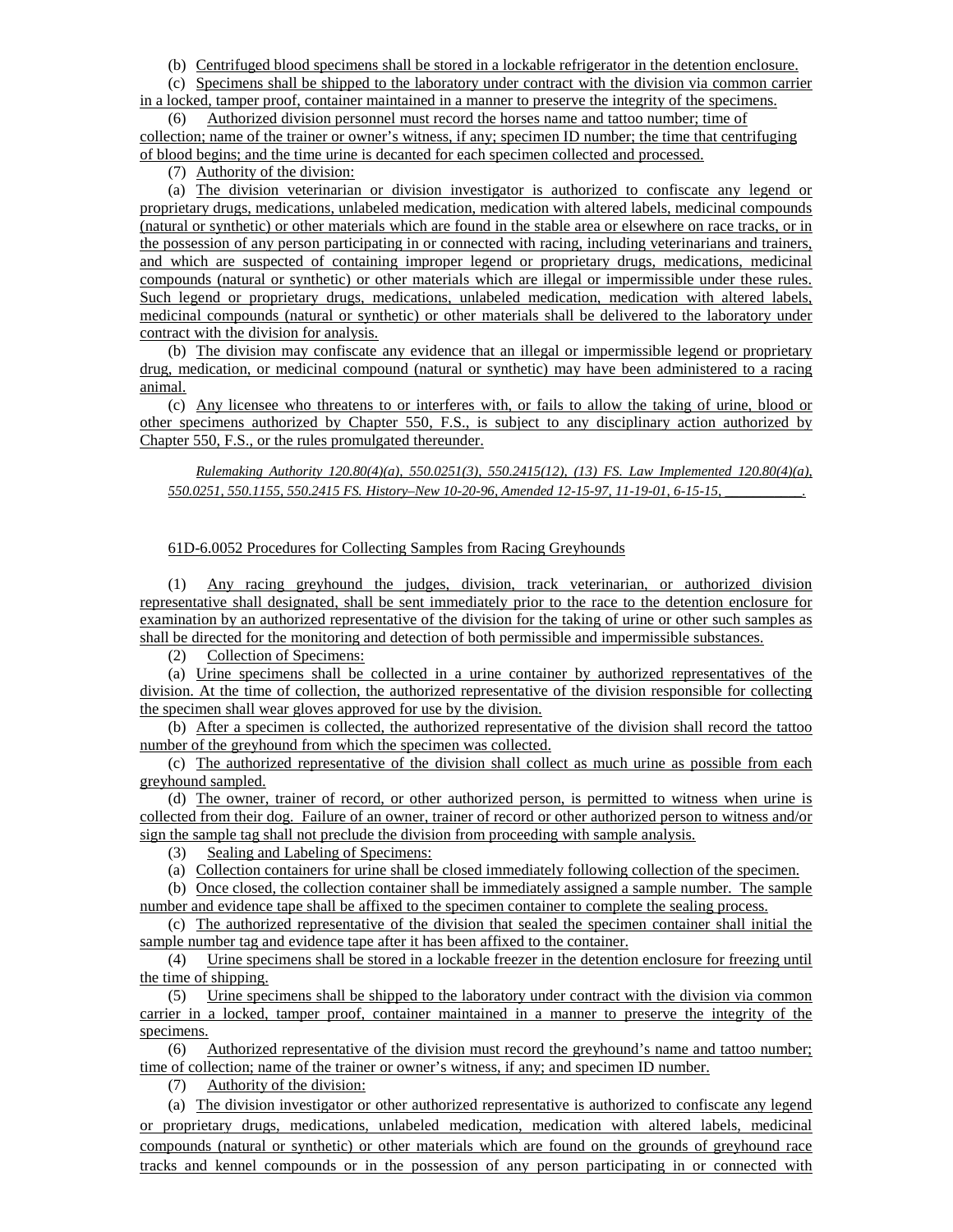greyhound racing, including veterinarians and trainers, and which are suspected of containing improper legend or proprietary drugs, medications, medicinal compounds (natural or synthetic) or other materials which are illegal or impermissible under these rules. Such legend or proprietary drugs, medications, unlabeled medication, medication with altered labels, medicinal compounds (natural or synthetic) or other materials shall be delivered to the laboratory under contract with the division for analysis.

(b) The division may confiscate any evidence that an illegal or impermissible legend or proprietary drug, medication, or medicinal compound (natural or synthetic) may have been administered to a racing animal.

(c) Any licensee who threatens to or interferes with, or fails to allow the taking of urine, blood or other specimens authorized by Chapter 550, F.S., is subject to any disciplinary action authorized by Chapter 550, F.S., or the rules promulgated thereunder.

*Rulemaking Authority 120.80(4)(a), 550.0251(3), 550.2415(12), (13) FS. Law Implemented 120.80(4)(a), 550.0251, 550.1155, 550.2415 FS. History–New 10-20-96, Amended 12-15-97, 11-19-01, 6-15-15, \_\_\_\_\_\_\_\_.*

#### **61D-6.006 Procedures Relating to Split Samples.**

The following procedures shall be followed when requesting a split portion of an official sample for analysis at an independent laboratory:

(1) A trainer of record or owner of a racehorse or racing greyhound who has received a report of positive result may request that a split sample analysis be conducted on the corresponding portion of the specimen, or secondary ("B" portion), if applicable analyzed by the primary racing laboratory under contract with the Division. The trainer of record or owner may request that the split sample be sent to an independent laboratory approved by the Division for split sample analysis. The request must be made in writing or on Form DBPR PMW-3290, Split Sample Request, effective December 2015 and adopted herein by reference, which can be obtained at [https://www.flrules.org/Gateway/reference.asp?No=Ref-06325,](https://www.flrules.org/Gateway/reference.asp?No=Ref-06325) www.myfloridalicense.com/dbpr/pmw, or by contacting the Department of Business and Professional Regulation, 2601 Blair Stone Road, Tallahassee, Florida 32399, and submitted by certified mail or hand delivery to the State Steward, Division Hearing Officer, or the Division's Office of the General Counsel no later than ten (10) calendar days after receipt of the report of positive result.

(2) The party requesting the split sample shall select an independent laboratory from a list of laboratories approved by the Division to perform the split sample analysis. The party requesting a split sample analysis shall bear all costs of the analysis and provide the Division with proof of payment.

(3) Failure to request a split sample with an approved independent laboratory within ten (10) calendar days after receiving written notification of the report of positive result from the primary racing laboratory shall constitute a waiver of the right to a split sample. Failure to pay the independent laboratory in full for split sample analysis and provide proof of payment to the Division within ten (10) days of receipt of the request for split sample analysis by the Division shall constitute a waiver of the right to a split sample.

(4) Upon receipt of the split sample request, the Division shall notify the primary laboratory of the request, identifying only the number on the sample number on container from which the split sample analysis is to be performed taken, the independent laboratory which has been selected, the volume requested by the independent laboratory, and the primary laboratory's internal tracking number. The primary racing laboratory shall send the split sample to the independent laboratory selected within ten (10) calendar days of receiving the request.

(5) The request of a split sample shall operate as a stay of any hearing before the stewards or judges until the analysis of the split sample has been completed. Failure by the requestor to pay the independent laboratory for a split sample test shall not operate as a stay of any hearing before the stewards or judges.

*Rulemaking Authority 120.80(4)(a), 550.0251(3), (11), 550.2415(5), (12) FS. Law Implemented 120.80(4)(a), 550.0251, 550.2415 FS. History–New 10-20-96, Amended 12-15-97, 4-12-06, 6-26-11, 1-10-16, .*